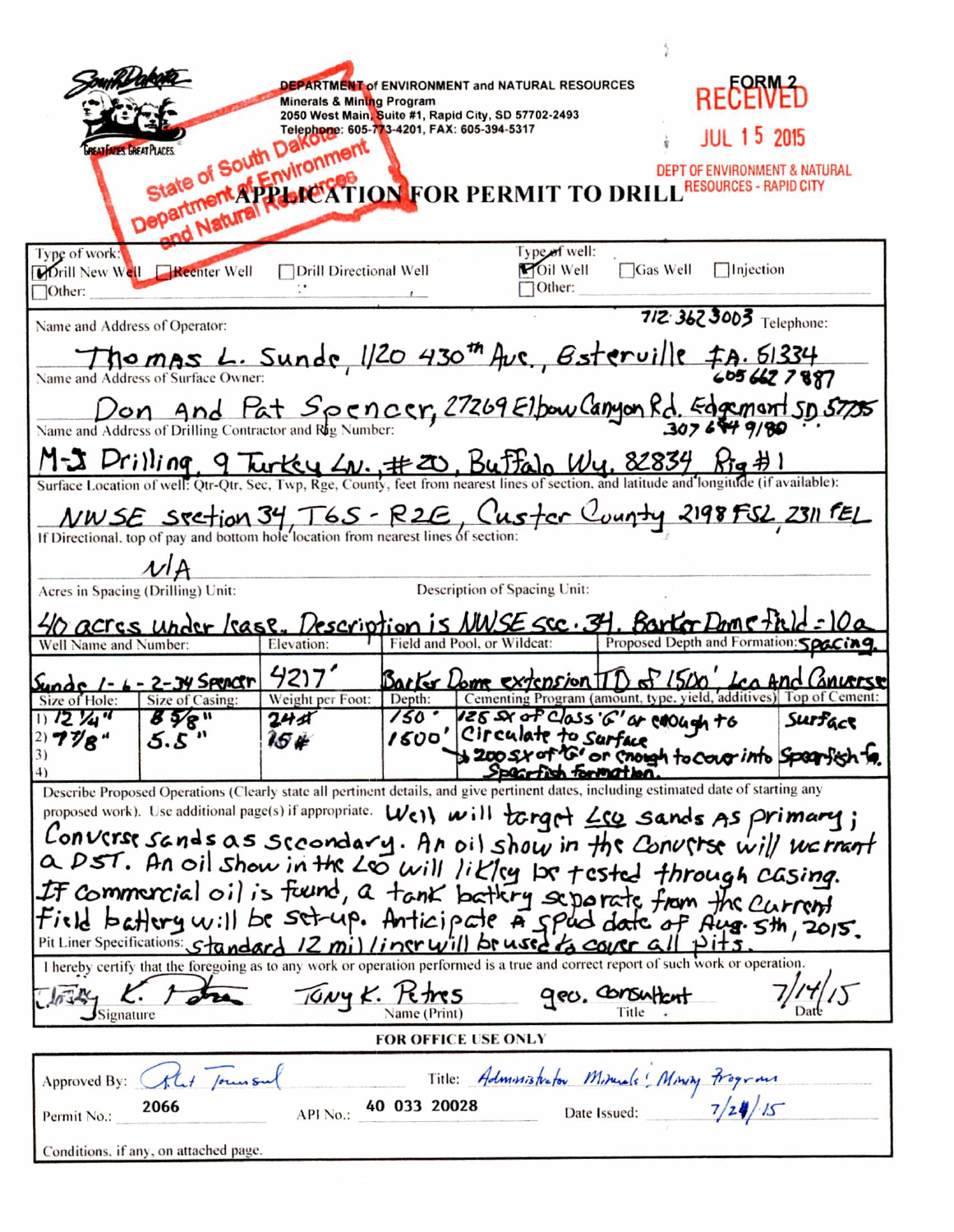

## **DEPARTMENT of ENVIRONMENT and NATURAL RESOURCES**

PMB 2020 JOE FOSS BUILDING 523 EAST CAPITOL PIERRE, SOUTH DAKOTA 57501-3182 www.state.sd.us/denr

## **PERMIT CONDITIONS**

Sunde: Sunde 1-6-2-34 Spencer Permit: # 2066 6S-2E-34 NWSE, Custer County API: 40 033 20028

Approval has been granted to drill this location as detailed on the attached Application for Permit to Drill (Form #2) with the following additional conditions:

- 1. This permit is conditioned on compliance with all applicable requirements of South Dakota Codified Laws 45-9 and Administrative Rules of South Dakota 74-12.
- 2. A 12-mil woven, reinforced high-density polyethylene liner must be used on all pits.
- 3. If drilling does not commence within one year from the issuance date, this permit will expire.
- 4. Surface runoff must be diverted around the drill site.
- 5. The surface hole must be drilled with fresh water.
- 6. Cement must be circulated to the ground surface on the surface casing.
- 7. If production casing (long string) is set:
	- A. The cement program submitted with the application shall be followed.
	- B. A cement bond log must be run and filed with the department within 60 days after completion of the well as required by Administrative Rules of South Dakota 74:12:02:12.
- 8. If the well is productive, only one formation may be produced, unless Thomas Sunde petitions the Board of Minerals and Environment to approve multiple completions or commingling in the wellbore.
- 9. Please notify this office prior to plugging or MIT so a witness can be on location. If plugging or MIT will occur after regular business hours, call Jeff Klenner at 605-929-1414.
- 10. If abandoned: Either a plugging plan must be submitted at least 7 days prior to plugging for the department's review and approval or the following plan must be followed:
	- A. If the entire production casing is left in the wellbore:
		- 1. A mechanical integrity test must be conducted to verify the integrity of the casing as required by rule 74:12:03:02(4)(b)(ii).

a. If the test is unsuccessful, the well must be plugged as though no production casing is present.

- 2. All perforations must be isolated, either by squeeze cementing or placing a cast iron bridge plug, with a minimum of 20 feet of cement, above the perforations.
- 3. A 100-foot plug, half in and half out of **the** base of the surface casing must be installed.
- 4. A 25-foot cement plug at the top of the surface casing must be installed.
- 5. Heavy, mud-laden fluid must be placed between all plugs.
- B. If a portion of the production casing is removed:
	- 1. All perforations must be isolated, either by squeeze cementing or placing a cast iron bridge plug, with a minimum of 20 feet of cement, above the perforations.
	- 2. A 100-foot cement plug, half in and half out of the top of the casing stub must be installed after the retrievable part of the production casing has been removed.
	- 3. A 100-foot cement plug, half in and half out of the top of any fluid bearing formations or salt zone encountered between the top of the casing stub and the base of the surface casing must be installed. Fluid bearing formations at this site include: Minnelusa and Minnekahta.
	- 4. A 100-foot plug, half in and half out of the base of the surface casing must be installed.
	- 5. A 25-foot cement plug at the top of the surface casing must be installed.
	- 6. Heavy, mud-laden fluid must be placed between **all** plugs.